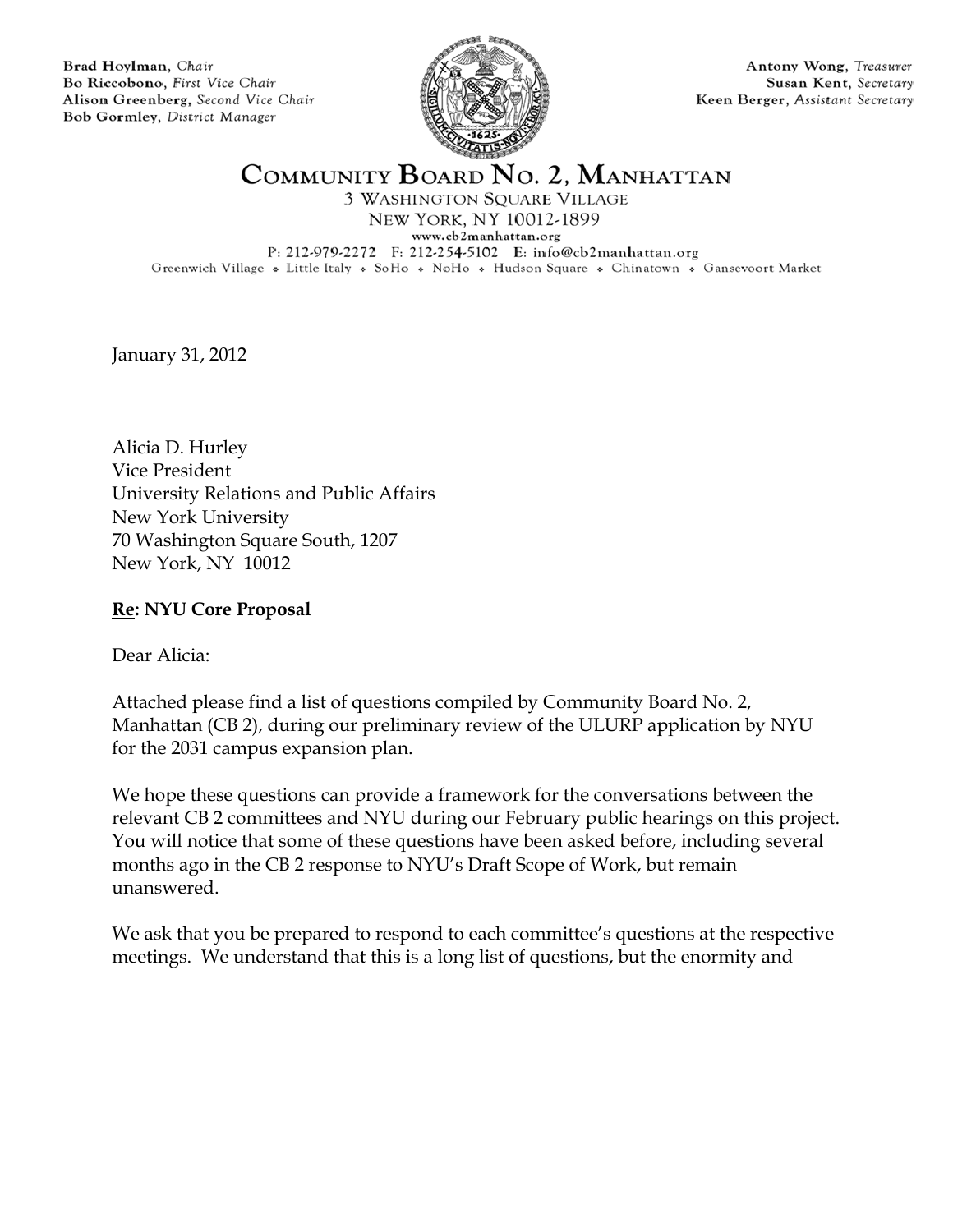Alicia Hurley Page 2 of 15 January 31, 2012

complexity of the NYU 2031 Plan has generated many questions from the community and it is, of course, CB 2's responsibility to seek answers in order to respond appropriately to the proposal.

Sincerely,

Bird Hoylman

Brad Hoylman Chair Community Board No. 2 Manhattan

cc: Hon. Scott M. Stringer, Manhattan Borough President Hon. Margaret Chin, NYC Council Member Hon. Jerrold L. Nadler, Member, U.S. House of Representatives Hon. Thomas K. Duane, Member, NY State Senate Hon. Deborah J. Glick, Member, NY State Assembly Hon. Christine C. Quinn, NYC Council Speaker Hon. Daniel J. Squadron, Member, NY State Senate Ms. Hannah Fischer-Baum, NYC Dept. of City Planning Land Use Review Unit, NYC Dept. of City Planning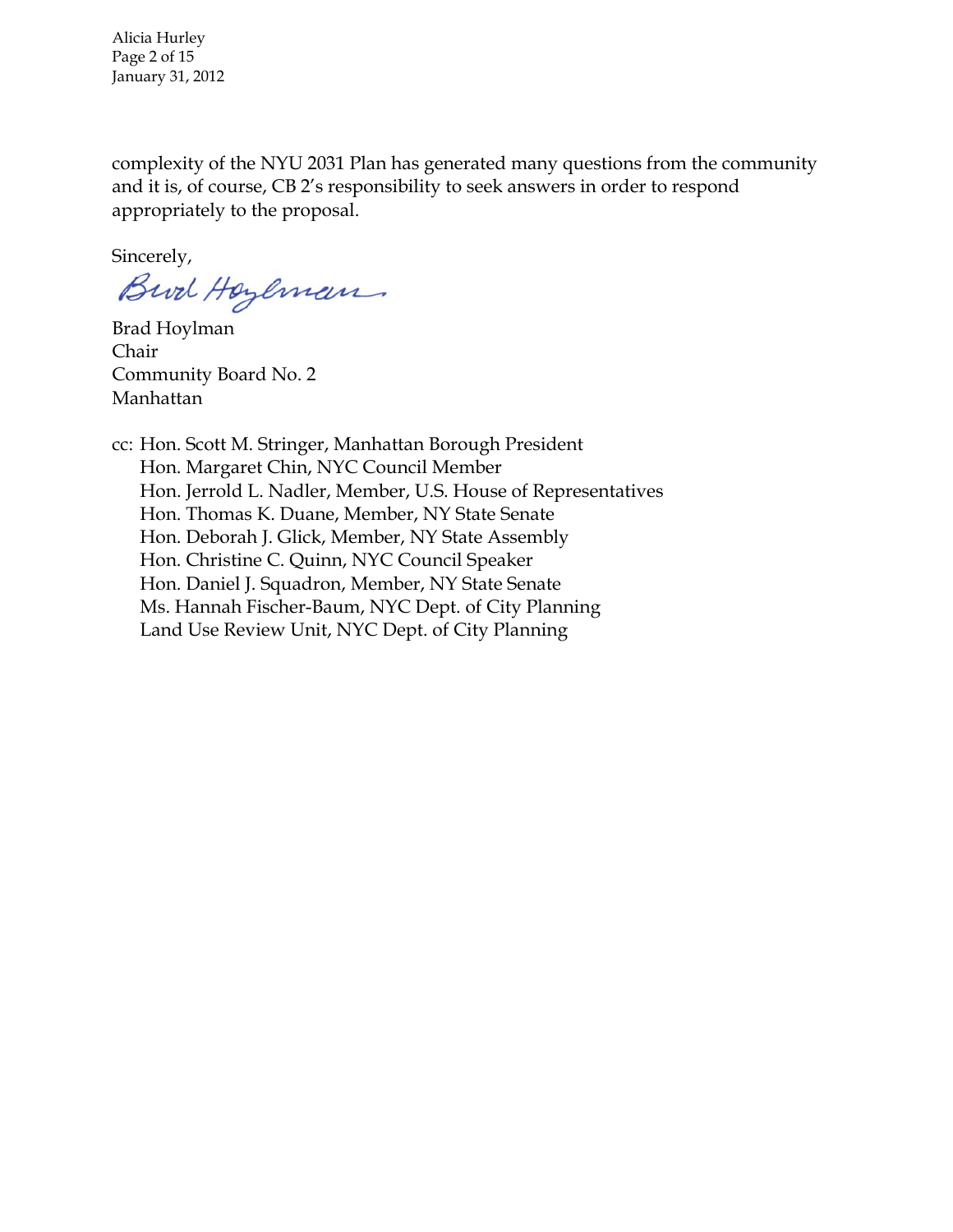### **LAND USE & BUSINESS DEVELOPMENT**

- 1. Please provide a detailed analysis of what each year from the beginning of construction through the end would look like, including a drawing for each year of what buildings would remain, what would be gone, how any ongoing construction will be phased and where the different elements such as playgrounds and open space would be.
- 2. How many square feet of built space would exist beneath each of the city-owned strips on both superblocks?
- 3. Why does the north block need to be included in the current plan?
- 4. Why does NYU need to create a six-block overlay if the worst case scenario is new retail in six buildings?
- 5. Would NYU considered an incremental approach? (e.g., would NYU consider withdrawing its 20-year plan in exchange for a smaller vision of building at the Zipper Building site with the public school site to be included in that structure and waiting to build at the Morton Williams site until it becomes as of right and putting off for now the discussion of the north block?)
- 6. The new zoning would allow existing non-conforming uses to expand, with the potential to drive out neighborhood stores in favor of destination retail that requires larger units. Did NYU evaluate the possible change in the character of local retail and its impact on the residential neighbors?
- 7. There is currently only one retail store on the perimeter of Washington Square Park, a coffee shop on the corner of East Forth and WSP East. The character of that store is determined by its isolation from a larger retail district and by structure that cannot be modified under the current zoning. If all the ground floors opposite the park is zoned for retail, is there a possibility that large stores could be developed, changing the character of the park?
- 8. Why can't NYU propose an overlay just for a small area where they expect to convert the uses?
- 9. What are the specific requirements to retain UAA designation? How many NYU teams require gym use, how long is each season, and how many hours per day are these courts required? If UAA designation is forfeit, can the University reapply when adequate facilities become available?
- 10. Please provide a shadow study taking all buildings and open spaces into account throughout the course of a day – a cumulative analysis over time is needed in addition to the studies of specific buildings.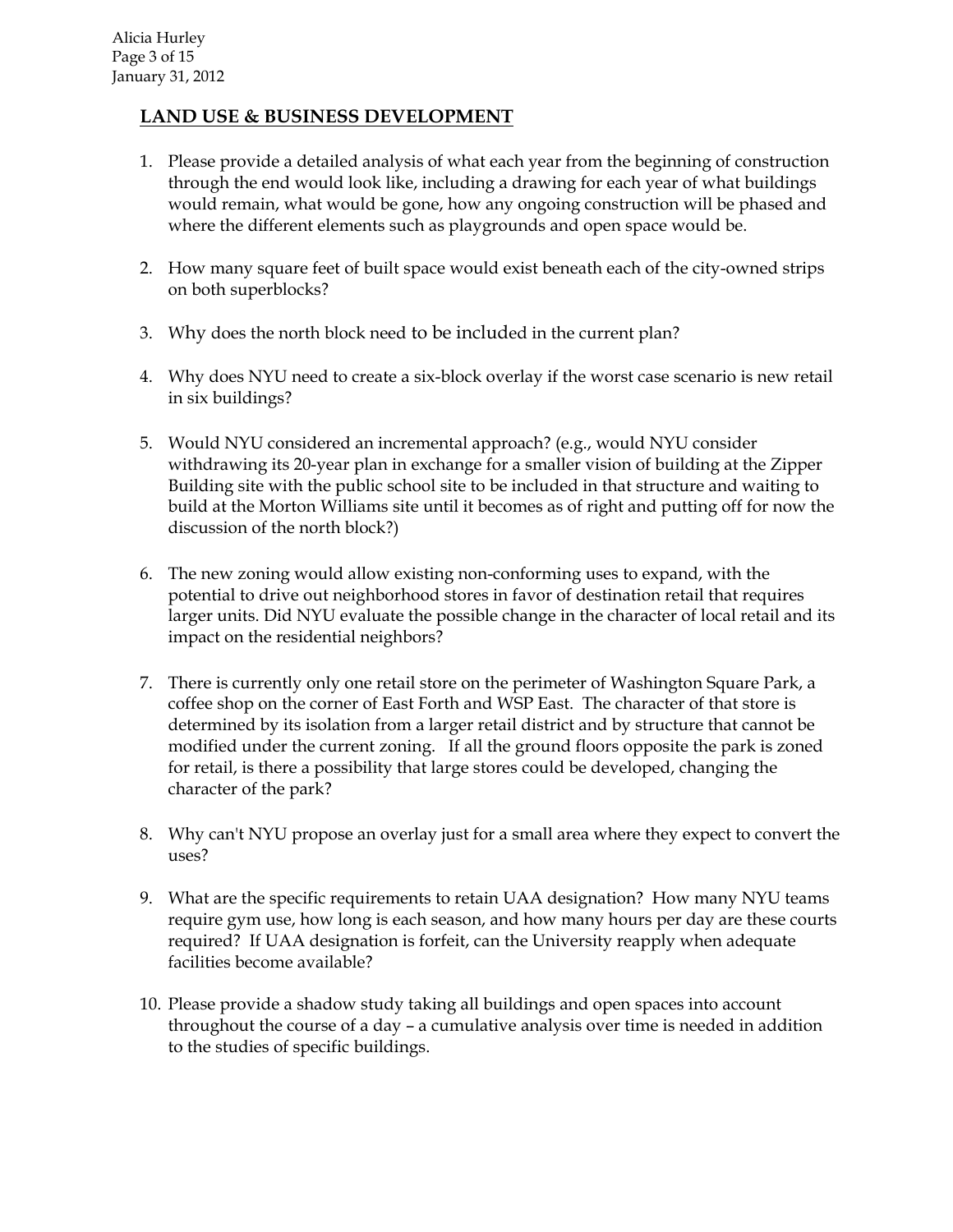### **TRAFFIC & TRANSPORTATION**

#### Analysis Times

- 1. Community input, based on long-time familiarity with day-to-day traffic patterns and conditions, indicates that there is currently considerable vehicular activity in the study area during night-time/late night hours Thursday through Sunday and hours all through the weekend, which would be expected to increase with increased student, faculty, resident and visiting populations. Yet the only late-day analysis done was on weekdays at what is called the PM Peak Hours, from 5:00 p.m. – 6:00 p.m., and the only weekend analysis was on a Saturday afternoon at midday.
	- a. In view of the frequency of current activities making use of motor vehicles on these days and times that are beyond the habitually assigned peak times, and the prospect that this vehicular activity at these other times will increase, why weren't these extended days and times of day studied?
	- b. Can analysis of these vehicular activities during night-time/late night hours Thursday through Sunday and all through the weekend be added for study in the Final EIS?
- 2. Concerning transit and pedestrians, similarly, study of subway station elements and pedestrian activities was limited to only the weekday AM, midday and PM peak hours, although current night-time/late night hours Thursday through Sunday and hours all through the weekend were identified by the community as times of heavy use.
	- a. Given the nature of increased student, residential and visiting populations expected to be active at these night-time/late night and weekend hours, both on transit and in pedestrian activities, can consideration be given to including these additional days and times for study in the Final EIS?
- 3. There are certain "peak" usage moments that the study needs to take into account, e.g., the volume and effects of foot traffic during class change or the exacerbation of vehicular and foot traffic at specific times of year, such as at the beginning and end of the school year, when significant numbers of students move in and out. Has any of this been looked at, and if not, can it be studied in the Final EIS?

#### Parking

1. The current 670-space below-grade parking garage (that includes public parking) is proposed to be replaced by a 389-space below-grade accessory parking facility, resulting in a loss of roughly 110 to 135 parking spaces to accommodate the public. NYU indicates there are 21 public parking facilities in the area with nearly 3,000 parking spaces. However, some of these facilities will be gone by 2031 (146-150 Wooster and NW corner of Lafayette & Bond are two sites planned for new buildings), while others will no doubt join them along the way. Can NYU study this situation in more depth and give a more detailed and realistic assessment of what (and how many) parking facilities are expected to be available with how many spaces?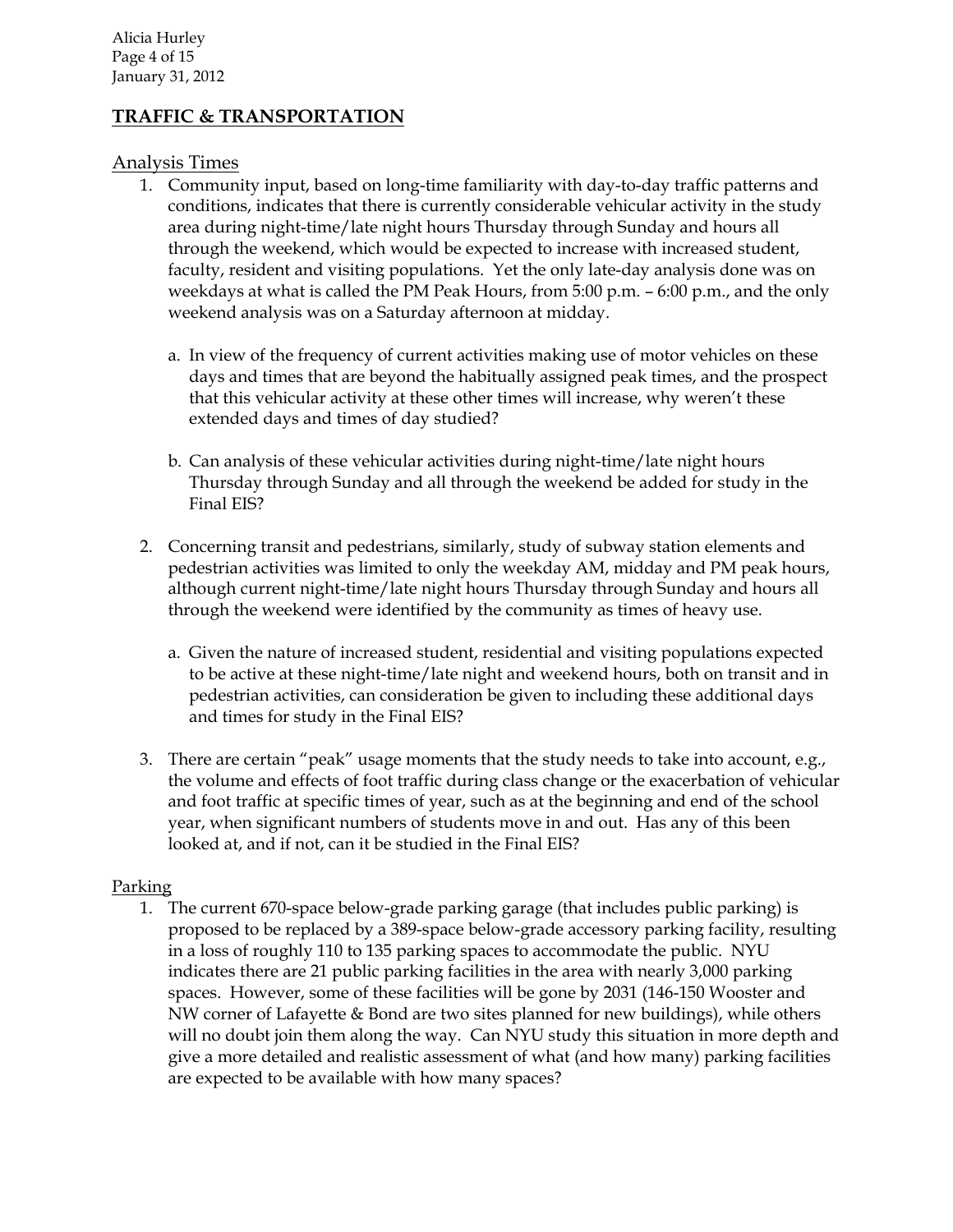- 2. Please describe the new access and egress patterns for the proposed new underground accessory parking garage. With proposed access only from W. 3rd Street (whereas currently it is from both W. 3rd and Bleecker Streets), wouldn't this add more traffic and congestion to W. 3rd Street?
- 3. A resident conducted an informal survey in the area of the Super Blocks of the number of free day on-street parking spaces on Mercer, West 3rd and Bleecker Streets and the number of metered day parking spaces on LaGuardia Place and found there are close to 200 of these spaces at present. The survey didn't include overnight spaces (which include additional spots). This day parking for community residents, NYU faculty, staff, and students, and visitors or those who have business in the area will be adversely affected by closing of traffic lanes, establishment of construction staging areas, sidewalk sheds, delivery of construction equipment and materials, and construction dumpsters.
	- a. Can NYU assess how much of this on-street parking would be lost during construction and then, permanently and identify where this would happen?
	- b.What impact would the loss of on-street parking and resulting cruising and circling for spaces have on pedestrian safety and access, traffic congestion and emissions?
	- c. What does the University plan to do to mitigate the effects of this loss to the community?

#### Motor Vehicle and Pedestrian Traffic

- 1. Why is Bleecker Street considered adequate to handle project-generated traffic when it is narrow (only one traffic lane) and overwhelmed now? The suggested mitigations at Bleecker & Mercer ("eliminate 4-5 alternate side parking spaces on the south side of Bleecker St. on the EB approach, install No Standing Anytime sign approx. 100 ft. from the intersection, paint transitional striping on the pavement") (thereby widening the moving lane in this area from 11 ft. to effectively 16 ft.) will only invite more traffic on an already overburdened corridor, facilitate speeding (and further reduce safety) on a vulnerable residential block, and take away from the character of this residential environment. Where would the removed parking be alternatively provided?
	- a. Shouldn't, instead, efforts be made to alleviate current conditions that would further be exacerbated by the proposed actions, and approaches be explored (e.g., re-routing the many oversize tour buses currently using this street) as a way to mitigate those proposed actions by establishing a foundation that lessens already- intense traffic impacts?
- 2. Similarly, how can Mercer Street, an even more narrow one-lane corridor, accommodate additional vehicular traffic, especially with anticipated Zipper Building loading docks, a hotel entrance, a mega-grocery and a student dorm, all also adding substantial new vehicular, bicycle and foot traffic?
- 3. Where would loading and unloading zones (and for what?) and garbage pickup facilities be located? How would they be accessed, e.g. how would 40-ft. trailers and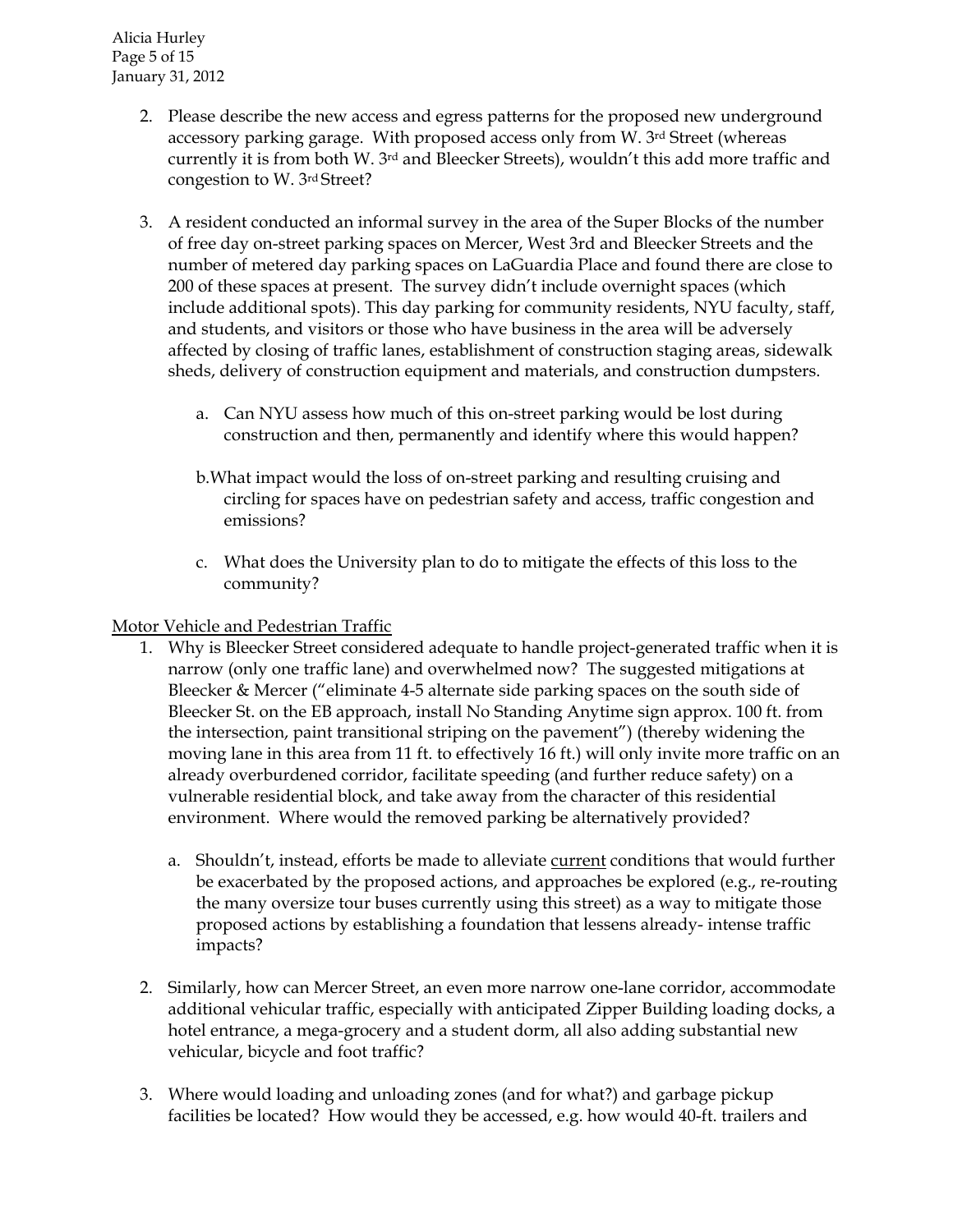delivery trucks move in and out of the area? What would be their route(s)? How would their activities be managed?

- 4. What arrangements have been made with the FDNY, NYPD and other emergency service entities to provide emergency vehicle access and ensure adequate emergency response time?
- 5. What access and accommodation would be provided for visiting sports team buses and what measures would be taken to minimize their impact on congestion, cruising, street safety and air quality? Where would buses for the proposed public school go and how would they impact traffic?
- 6. The DEIS claims that current traffic conditions at the analyzed intersections are Level Of Service D for the most part, which it describes as "acceptable" and "satisfactory." Since LOS D is usually considered much less than desirable, how was the conclusion reached that LOS D is "satisfactory?" If conditions for the most part are LOS D at present, what hope is there for future traffic conditions with the proposed project?
- 7. What exactly would restriping the second moving lane from the median on the westbound approach from 14 ft. to 13 ft. and restriping the third moving lane from the median on the westbound approach from 11 ft. to 12 ft. on W. Houston St. & 6<sup>th</sup> Ave. do to improve vehicular conditions there?
- 8. What mechanisms would be put in place to accurately and continuously monitor changes to foot traffic and road traffic now, and through 2031?
- 9. Since there is no guarantee offered that foot and road traffic would not worsen and no absolute commitment to remediate "worst case" expectations should known mitigation approaches be infeasible, could there be a continuous mode of surveillance that allows for quick mitigational responses to changing situations at different times, especially during construction?

### Transit

- 1. Has consideration been given to reopening any entrances have been closed previously at all the subway stations in the study area (as is being considered at the Cable Building location) as well as to restoring token booths and on-site service personnel to help mitigate the adverse impacts that are anticipated?
- 2. The DEIS states that potential mitigation measures for transit impacts will be explored between the DEIS and FEIS. Please describe these potential measures and explain what they would do.
	- a. The DEIS also states that other subway system elements will be explored in the FEIS. What elements would these be?
- 3. It is also stated that proposed mitigation measures will be explored and implementation coordinated with MTA/NYCT. Since these have yet to be looked at, when would the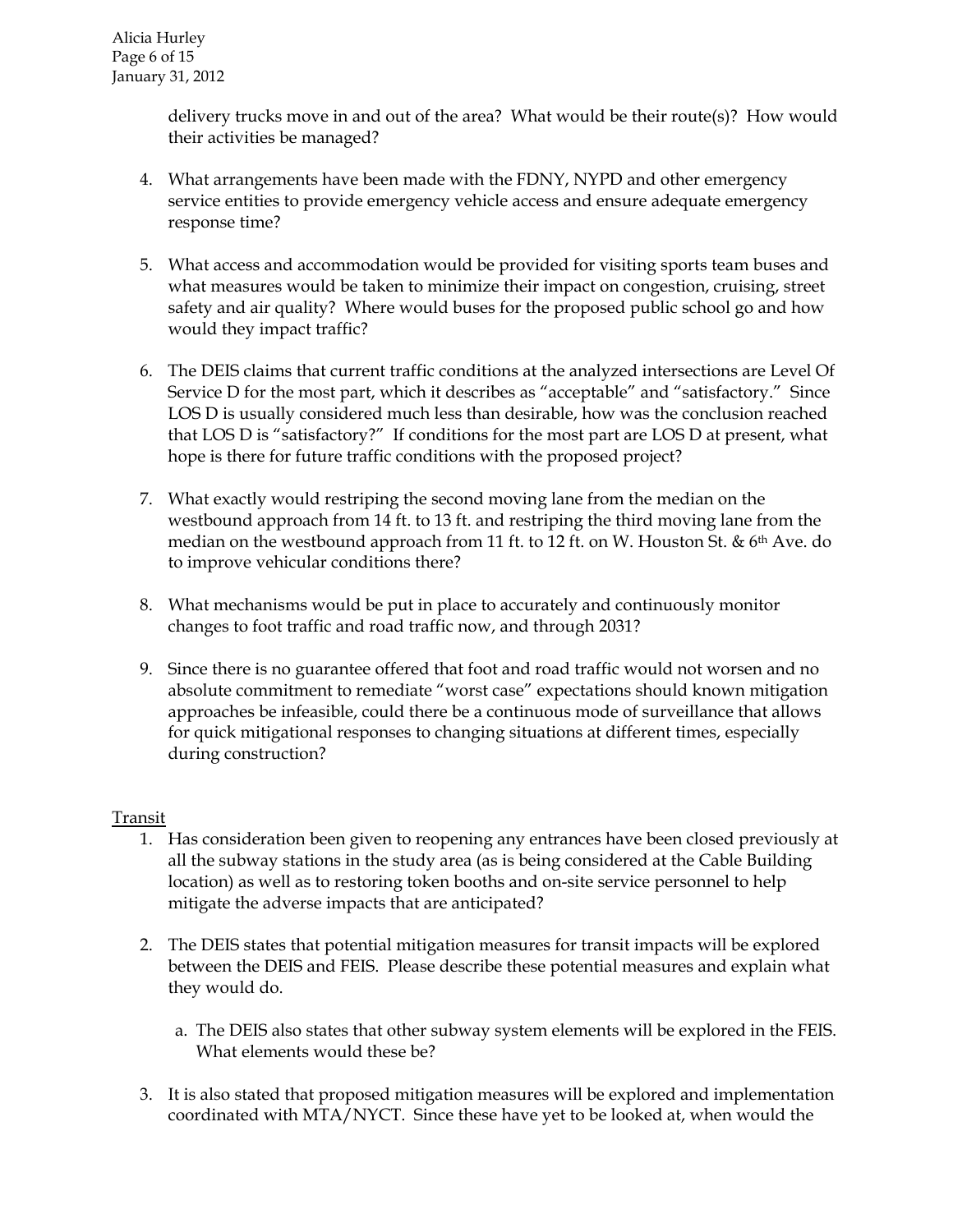results of these explorations and discussions be available to present to the community? Can the community/CB2 be apprised of such decisions on an ongoing basis?

- 4. Has consideration been given to the new MTA interconnected "super-station" at Broadway/Houston/Lafayette/Bleecker and what its potential for both positive and negative impacts might be? If not, please do so.
- 5. The DEIS states that there is a possibility that subway station mitigation measures may be infeasible. If so, the impacts would be unmitigated. Could mechanisms be put in place for observing conditions as the project progresses and to address them immediately with incremental adjustments before these transit impacts (e.g. during construction) get out of hand?

# **ENVIRONMENT, PUBLIC HEALTH & PUBLIC SAFETY**

- 1. NYU current enrollment is 55,000. Concerns include:
	- a. What is the projected enrollment after each phase of construction? How many additional classroom seats will there be? How many faculty-housing units will be constructed? How many hotel rooms? There is a lack of clarity and details on what the population impact will be; we need more specific numbers.
- 2. Noise mitigation efforts include barriers, caulking, storm windows, new A/C units and interior covers, however there were multiple concerns that these will not be enough protection against dust and pollutants and in some cases no mitigation will be done. What specific materials will be provided and to whom?
	- a. Barriers merely redirect noise. Where will noise barriers send the sound? Noise is not just a matter of decibels but must also take into consideration magnitude and duration. How is this factored into the DEIS?
- 3. Two nursery schools are located on the super blocks. There have been no specifics addressed regarding these schools. How does NYU intend to deal with the specific hazards and issues that will be raised for these children through the ongoing construction? The point was repeatedly made that community children will spend their entire childhoods and adolescence in a construction site, can NYU provide the board with a peer-reviewed study on how children in urban areas are affected by construction?
- 4. How many of NYU's expansion staff and contractors live in the community that will be affected for 20 years?
- 5. Under what conditions would construction crews have to resort to blasting?
- 6. Does pedestrian assessment include elderly, disabled, strollers, children? There is general disbelief that there will be no impact during process and minimal enduring impact.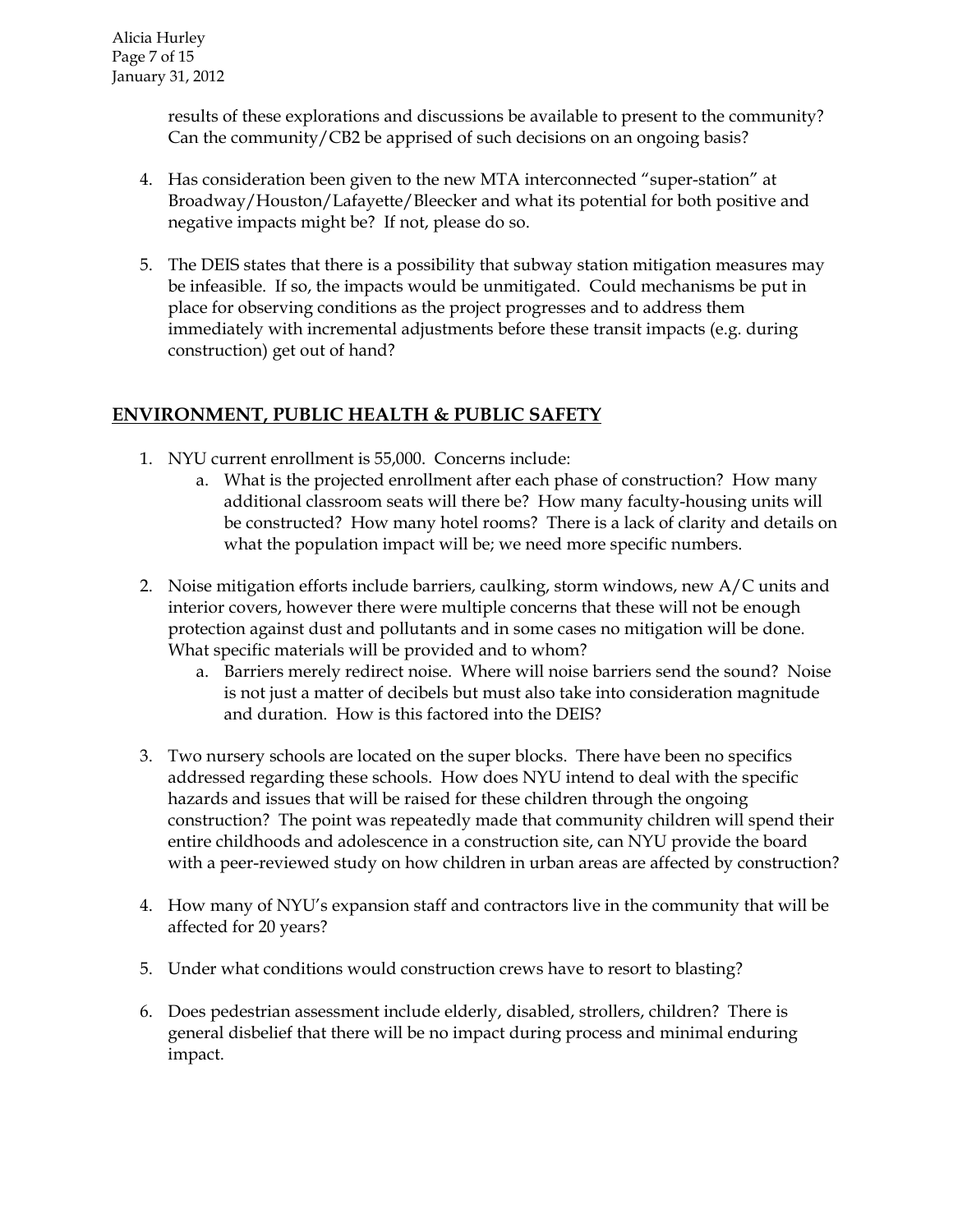- 7. Asbestos and other airborne pollutants are a significant concern, please explain in layman's terms how the construction crews will handle these hazards.
- 8. Exactly why can't this expansion take place in the financial district area where the community would be pleased to welcome the University and are offering financial incentives?
- 9. How will NYU enforce or control mitigations? Answer: mitigations will be contained in restrictive declaration. Since NYU has a history of vacating and voiding their previous restrictive declarations, how can community rely on NYU? There were multiple concerns regarding NYU history of not being honest with community and not supplying answers re pollutants - e.g. pollutants from chemistry building and recent oil spill.
- 10. Can the construction schedule be modified to minimize inconvenience and construction impacts to community? Currently the plans include spreading out the construction over a large period of time, what possibilities are there to compress the timeframe by building concurrently instead of spreading the building phases out? In particular: Phase II Mercer Building has construction schedule of 7 years.
- 11. Concerns and questions about underground water include:
	- a. What will be the impacts of constructing deep bathtubs within the water table and where will the displaced water go?
	- b. Is NYU working from updated maps regarding the location of underground water including underground springs, tributaries, etc.?
	- c. What guarantees can NYU provide that water will not be shifted or redirected and cause damage to surrounding foundations?
	- d. Does NYU intend to de-water?
	- e. What will be the impact on surrounding structures?
- 12. Multiple concerns regarding the existing gardens including both the corner garden and the Sasaki Garden such as: Why can't NYU design a building with a smaller profile or push the building envelope to the east so not to destroy the corner garden? Questions were also raised regarding the staging of the Bleecker LaGuardia building so the choice of staging will not impact the garden.
- 13. What assurances do we have that the proposed attenuation methods will be effective?
- 14. How can NYU assume that the noise of the activities of 20,000 additional people in the area will not be significant?
- 15. As student hours vary greatly from those of families or mature, working people, how will NYU control nighttime noise from such a large increase in students?
- 16. Emissions from retail operations vary greatly. Will NYU take into consideration that certain establishments produce more disturbances than others, and how will they deal with this fact?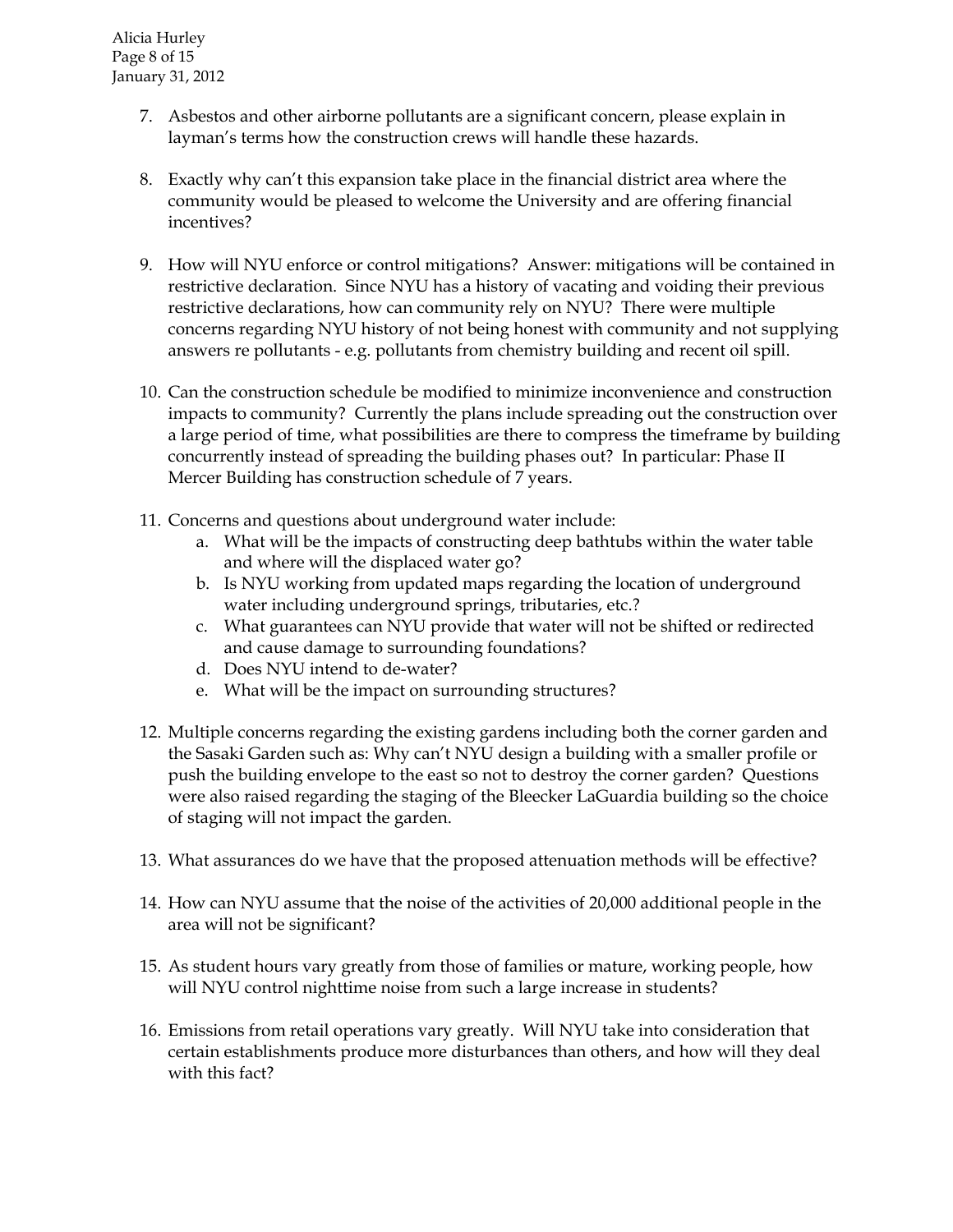# **PARKS, RECREATION & OPEN SPACE**

- 1. The DEIS does not clearly present the data for the stated net increase of 3.13 acres of publicly accessible open space. For example, it is unclear what space is included in the Philosophy Garden (listed at 104,000 sf) which seems to occupy the only part of the area previously occupied by the Sasaki Garden, aka "Elevated Garden" (listed at 60,445 sf and also at 58).
	- a. Please provide a list of all public and publicly accessible open spaces included in the calculations for the no-build alternative, 2021, and 2031, including the size of each.
	- b. Please explain why each of the following resources listed in the DEIS list of public and private resources is not included in the quantitative analysis: Resource  $C$  - The Sasaki Garden (While hidden, it appears to be publicly accessible and to include seating.)

Resource D – The residents of a catchment area are entitled to access to Washington Square Village Playground, not just the residents of Washington Square Village as stated on the chart. This catchment, extending from Grand Street to 8th Street and from The Bowery to 6<sup>th</sup> Avenue, is typical of the ten minute walk area that naturally defines the majority of users of most neighborhood playgrounds.

Resource O – This area includes a long seating wall that is publicly accessible. While tall fences have been added on two sides, access to the area is unrestricted and not limited to residents.

Resource  $P$  – This is an unfenced publicly accessible lawn area large enough for recreational use, parts of which are often used for active recreation by neighborhood children.

Resources Q and Z – While not used for recreation, these are public accessible portions of an institutional campus.

Resource U – This is an un-gated publicly accessible seating area and access is not limited to residents.

Resource Y – As part of the 1979 amendment to the Washington Square Southeast Urban Renewal Plan, portions of the Coles Gym roof were designated as publicly accessible open space.

- 2. The DEIS includes a list of public and private resources in the development area. The list includes three city-owned properties that are not considered to be open space because they do not provide usable recreational areas and includes these three cityowned areas (Resources A, I, & L) in an "Alternative Quantified Assessment". Why are the other city-owned areas not included in the alternative analysis? (Resources G, J, M,  $R, \& X)$
- 3. The public trust doctrine protecting New York State parks is an important public policy element. The CB2 response to the Draft Scope requested that NYU evaluate whether the proposed actions would be consistent with the public trust doctrine with respect to the DOT strips to the extent that they function and/or are officially intended to function as public open space based on long standing stated public policy and prior government action.
	- a. Why was this analysis not included in the DEIS?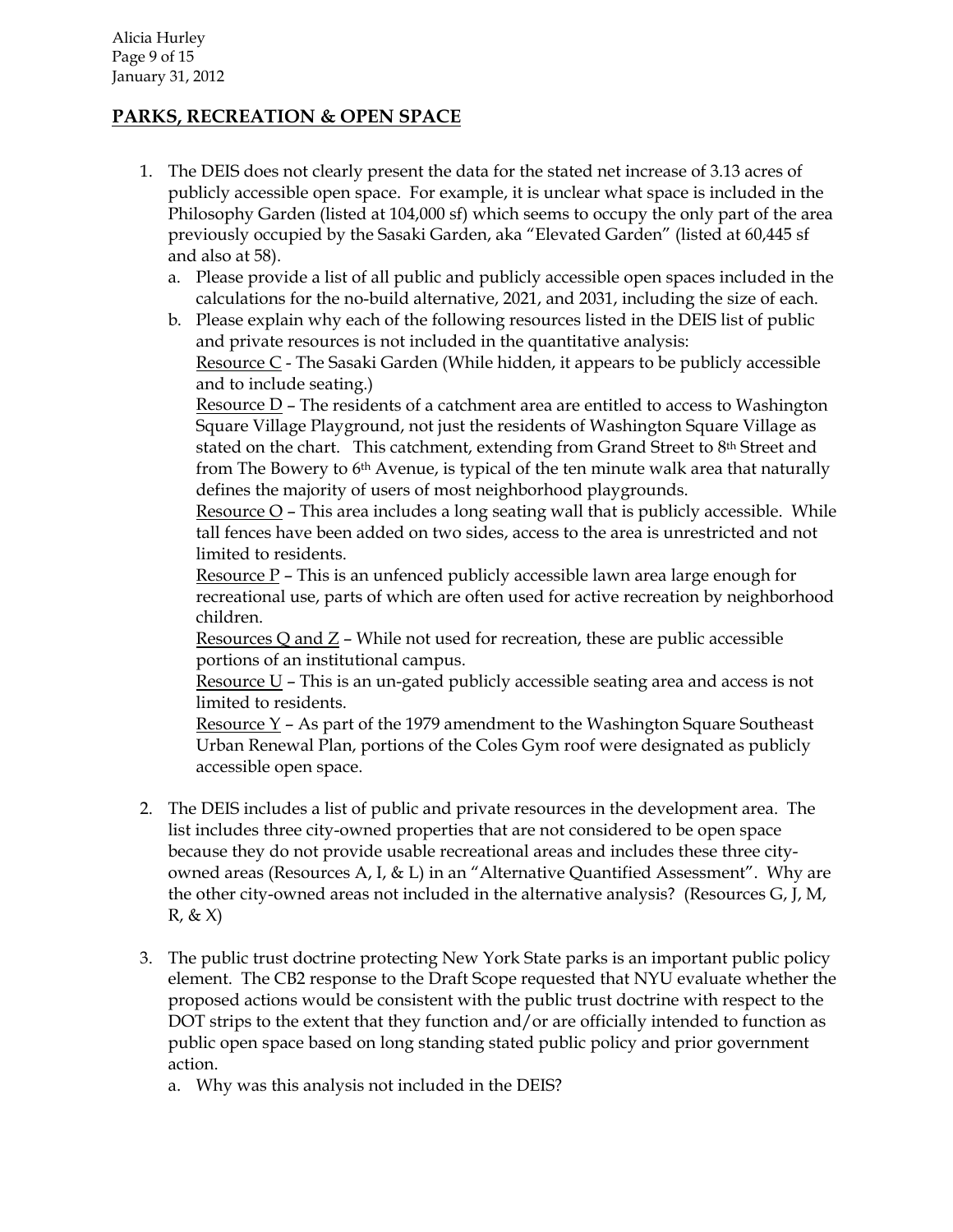- b. Mercer Playground was built and is operated by the Parks Department using public funds. Did NYU analyze whether underground and access easements and temporary closings constitute alienation of parkland?
- c. Similarly, did NYU analyze whether underground and access easement and temporary closings constitute alienation of parkland at LaGuardia Plaza and the planned Adrienne's Garden?
- d. The portion of Mercer Street next to Coles was first developed for recreational use more than a half century ago. This use was officially confirmed in Washington Square Southeast Urban Renewal Plan, and most recently in the 1979 amendment allowing the construction of Coles. Did NYU analyze whether use of this land for construction of the Zipper building constitutes alienation of parkland?
- e. Finally, did NYU analyze whether the temporary use of the LaGuardia Corner Garden for construction staging constitutes alienation of parkland.
- 4. Construction of the Zipper Building as proposed will extend the street wall of the new building beyond the street walls of the buildings on the west side of Mercer Street to the north. The negative impact of this is clearly seen on the north end of LaGuardia Place where the Bobst Library was built on what had been part of the widened street. Typical publicly accessible space on NYU property such as Gould and Schwartz Plazas provide much less benefit than the openness provided by wide streets. Why was this impact of the loss of this public open space not discussed in the qualitative analysis of the impacts of eliminating the public open space there?
- 5. NYU proposes remapping of two strips as public parks. On LaGuardia Place, the public park, with the exception of a small playground, appears to function entirely for access to the buildings and the campus. On Mercer Street, the entire park functions for building and campus access except that the Tricycle Garden shares a small part of the access with pedestrians.
	- a. These actions are not responsive to long-standing community requests, opposed by NYU, for these city-owned areas to be mapped as parkland because the areas will nevertheless be substantially incorporated into the campus. Why is NYU now supporting mapping these areas as public parks?
	- b. What is the purpose of the plaza north of the LaGuardia Play Garden and of the LaGuardia Building portal leading directly onto this plaza?
	- c. Similarly, what is the purpose of the plaza on public land to the south of the Tricycle Garden and what is the function of the doors of the Mercer Building leading directly onto this plaza?
	- d. Why is a "filter" access point to the campus needed to the south of the LaGuardia Play Garden?
	- e. What is the reason for allowing access into the campus through this portion of the public park?
	- f. The entry plazas at the northwest and southeast corners of the superblock will be built on parkland, but the design appears to encourage their use only for campus and building entry, discouraging pedestrians from cutting across as they walk around the corner. What is the intent of these unusual path configurations in a public park?
	- g. What is the expected student and employee pedestrian volume through the public parks during class changes? If so much parkland is required for building and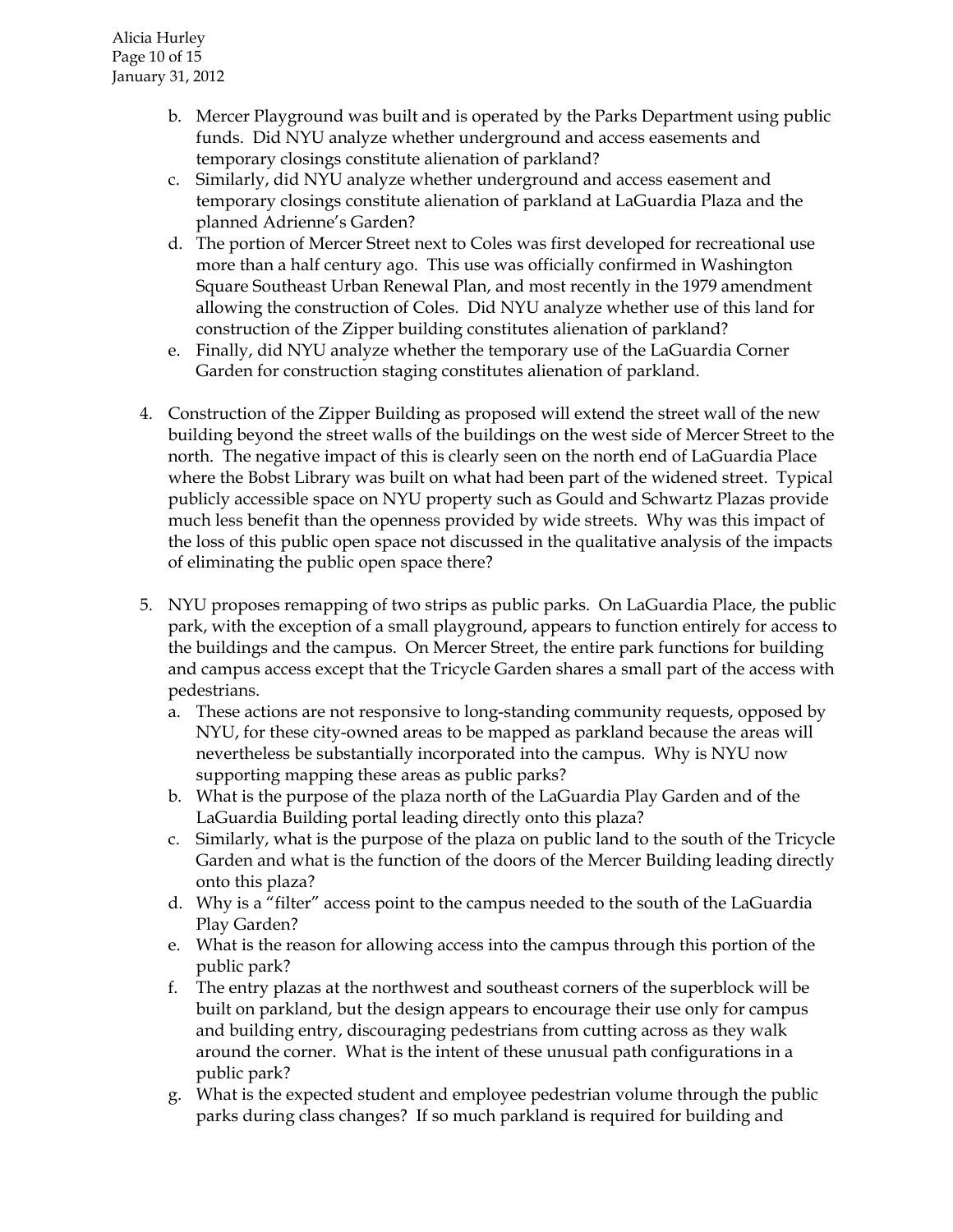campus access, did NYU assess the attractiveness of the parkland for public use taking into consideration the experience of the failure of Gould Plaza?

- h. Given the strong connection between these public parks and the campus and its buildings, how will the areas "read" as public space instead of as part of a private university?
- i. Will NYU support the design of the public parks to done through a public process led by the Parks Department?
- j. The areas to be mapped as public parks and maintained by the Parks Department are contiguous with privately held and maintained areas to be maintained by NYU. How will that work?
- 6. Why does NYU anticipate that the Greene St. Walk will be used by many people other than students accessing the Mercer St. buildings from the rear when spaces like these are rarely preferred by pedestrians over ordinary streets? Why is this space likely to be any more public in character than Gould Plaza, for example?
- 7. The proposed location of the temporary gym appears to extend the duration of direct impacts on the Key Park and Mercer Playground by a decade. As much as 20 years could pass before permanent replacement parks are built, or more if any part of the entire project is delayed, which is not improbable.
	- a. Did NYU investigate and evaluate alternatives inside and/or outside the development area? If so, please list and briefly explain why they were not chosen.
	- b. What is the maximum acceptable travel time from Coles to a temporary facility?
	- c. Were any of the following evaluated? The LaGuardia retail strip, Pier 40, Governors Island, court rentals from one or more other schools or facilities such as Basketball City, lease of publicly or privately owned vacant land.
- 8. In evaluating shadow impacts, did the DEIS consider the impact of shadows from existing and new buildings resulting from relocation of parks and open space?
	- a. What will be the shadow impacts on the proposed temporary and permanent playground locations compared to the Key Park?
	- b. To what extent would increased shadows in the replacement playgrounds be mitigated if the Washington Square Village Play Garden were expanded to the north?
	- c. What will be the shadow impacts on the public and private portions of the Tricycle Park compared to Mercer Playground currently?
	- d. What will be the shadow impacts on the relocated dog run compared to the existing location?
	- e. What will be the shadow impacts on the open space between the Mercer Building and the LaGuardia Building compared to the Sasaki Garden?
- 9. The plans and images provided for the proposed temporary and permanent replacement playgrounds show small play areas separated by attractive planting areas with flowering trees and shrubs that may not thrive given the location of the area close to so many tall buildings. Visibility from area to area appears to be substandard and not in conformance with the needs of caretakers and design standards for New York City playgrounds, especially for younger children. Also, the apparent attractiveness of the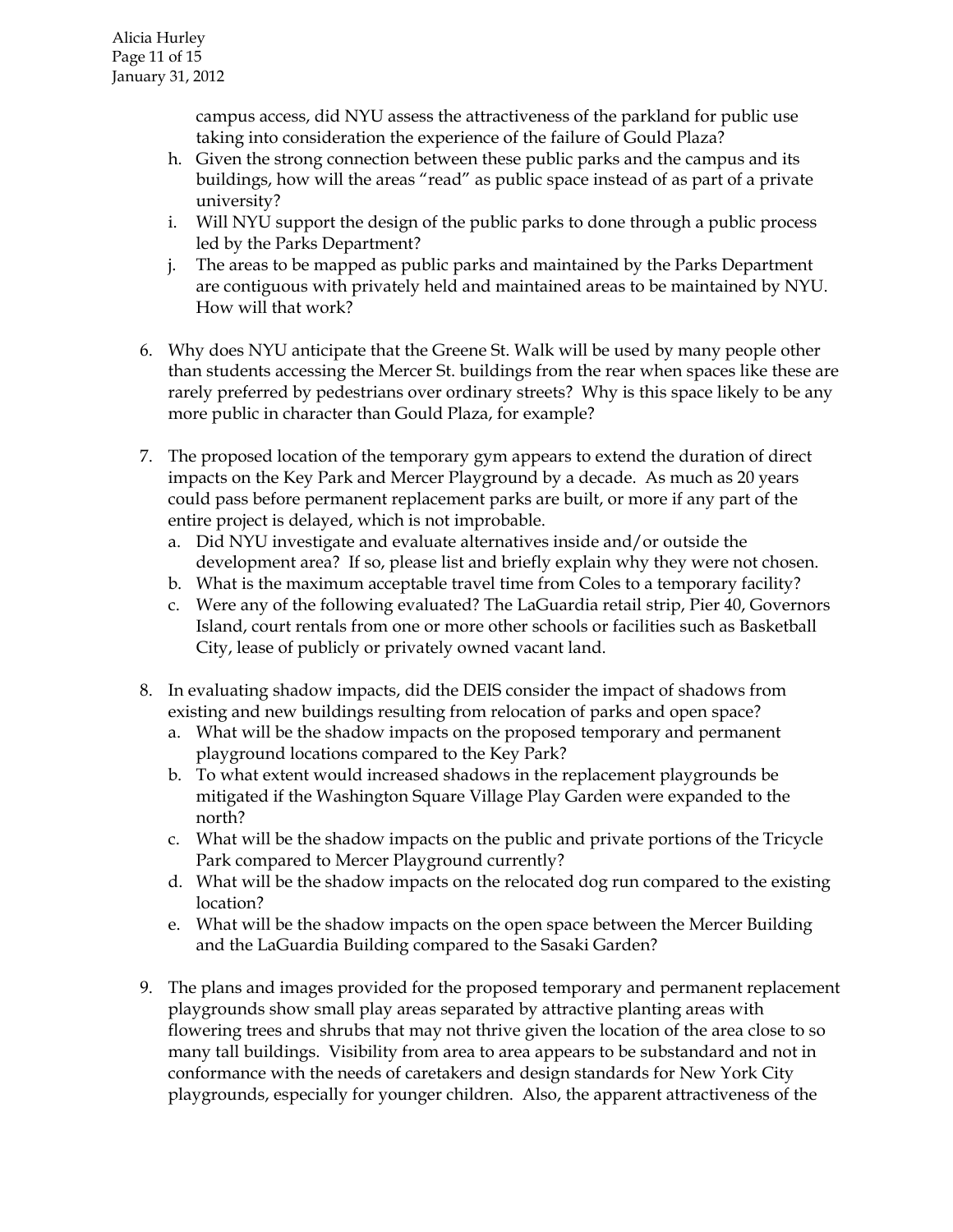proposed playground area for adult seating may cause use conflicts given the large number of daytime users of the development.

- a. Has NYU reviewed these playground designs with the Parks Department?
- b. How will the community and the Parks Department be involved in playground design.
- 10. The DEIS presents data only for passive open space for the non-residential study area because "non-residents typically use passive spaces." But students are not "typical" non-residents such as workers because they are likely remain nearby for extended periods when they are not indoors, and they are of the age group needing more active open space.
	- a. How will NYU prevent continuation of damage from increased active use by NYU students on restored Washington Square lawns intended for passive use?
	- b. How will NYU mitigate the impact of increased competition for very limited large play areas such as Passanante Park?
- 11. The new publicly accessible open spaces between the Mercer and LaGuardia buildings are included in quantitative and qualitative analyses as public open space, but its success usefulness to the non-NYU community depends on its design, use, and management.
	- a. How many students and NYU employees does NYU expect will use the new open space on a daily basis, and what will be the capacity of the area?
	- b. Did NYU evaluate the use levels on an hourly basis and its impact on desirability of the space for neighborhood residents?
	- c. What is the ratio for the number of added daytime users to the acres of added public open space?
	- d. Did NYU consider a plan that created more separation between campus uses and community uses, particularly those involving elderly people and small children?
	- e. Will NYU allow public access to the Mercer and LaGuardia buildings to encourage public use of the open space including, for example, restrooms and cafes?
	- f. Did NYU take into account that in-facing open space, built above and surrounded by large campus structures may not be attractive for neighborhood residents, and were alternatives considered that placed structures in a manner that allowed open space to be directly accessible from Mercer Street and LaGuardia Place?
	- g. Will NYU commit to the same public process used for design of the Cogen plant to design these spaces to assure a design that encourages public use?
	- h. What rules will apply in the publicly accessible open space and will these differ from the Parks Department rules that will apply in the contiguous public parks?
	- i. What will be the hours of operation?
- 12. Why did NYU decide to replace Mercer Playground with the "Tricycle Garden" serving a younger group of children? When will NYU commit to a final design for this area and will NYU commit to a public process to design the area and make a final determination of the age group to be served?
- 13. The "Tricycle Garden" doubles as a "filter" access point to the campus. What will prevent the pedestrian access use from overwhelming and displacing the children's play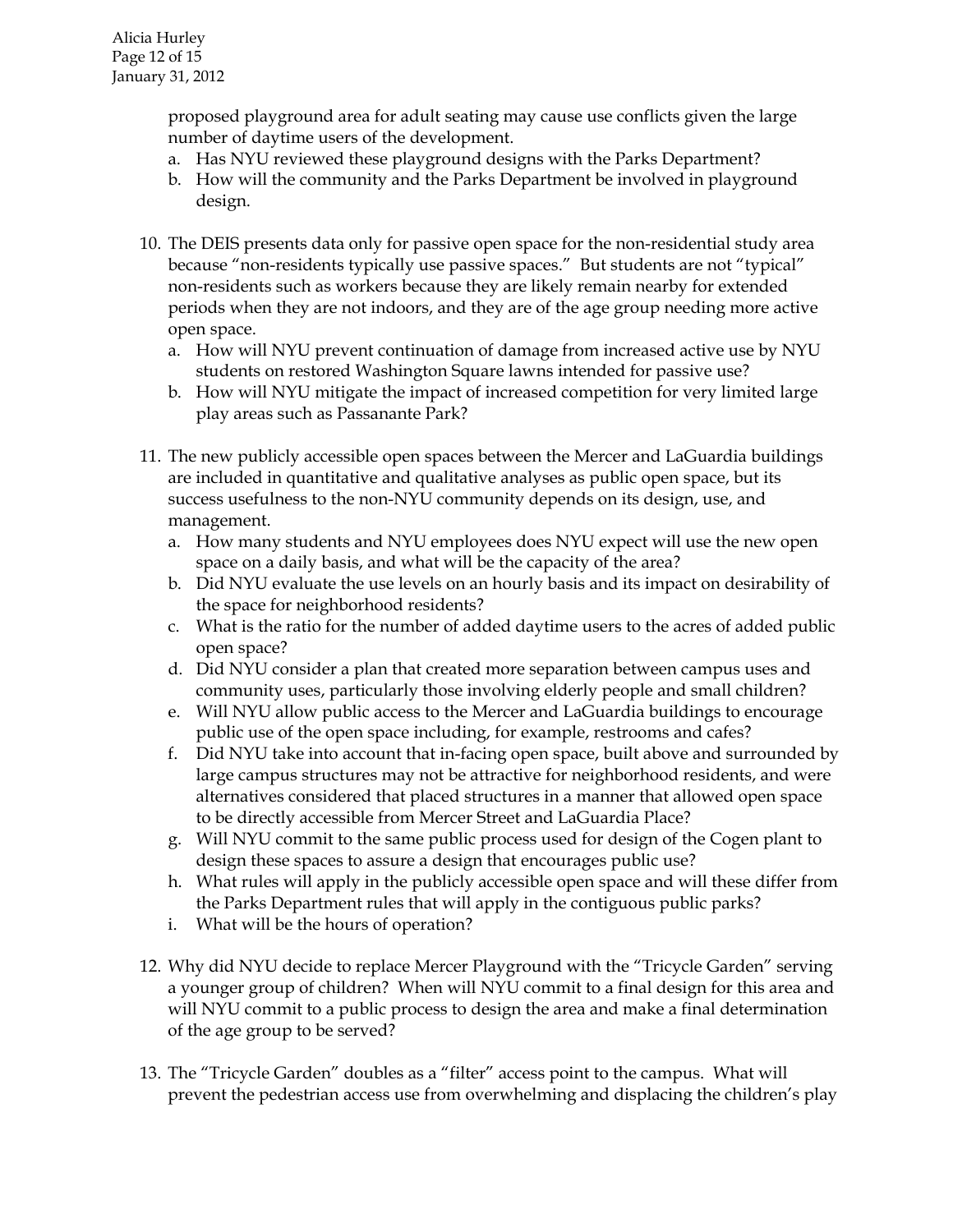use? Has NYU consulted with the Parks Department regarding appropriateness of the use of a playground as a campus entrance?

- 14. NYU has met privately with stakeholders from existing open spaces on the superblocks. What is the status of negotiations and have alternatives other than the plans in the application been discussed? Have changes to the current uses of city-owned areas been discussed?
- 15. The project will cause the loss of many mature trees in the project area, especially in the north block.
	- a. How many trees more than 15 years old will be removed and what is the average age of those trees?
	- b. How many years after 2031 will it be before the same number of trees have matured to the same average age?
	- c. Did NYU evaluate the possibility of excavating under the proposed public parks instead of from above so that the mature trees can be preserved?
- 16. There is only on retail store facing Washington Square Park and its impact on the park is lessened by its isolation from a retail district and by zoning that prevents its enlargement or structural modification.
	- a. What impacts to open space and neighborhood character would be caused by allowing a commercial district to develop to the east of the park including retail stores facing the park?
	- b. NYU proposes to rezone six blocks to include a commercial overlay with the intent of modifying the use of only six buildings used as the basis for the worst case scenario, but why would this area not trend toward full commercial development with rents providing needed income for NYU for the highest allowed use including large retail stores facing the park?
- 17. The DEIS failed to identify mitigation for shadowing of LaGuardia Corner Gardens which would eliminate its current use. The alternative of not building the Bleecker Building, or greatly reducing its height, is rejected because it would not allow the location of a 100,000 sf public school at the site and would not allow the development of the site for a dormitory. The DEIS states the site is best for the school because it will be developed before the north block buildings and because a separate entrance is possible on Bleecker Street. It further states this mitigation is not available because a "purpose and need of the Proposed Actions is to develop NYU dormitories so that more undergraduate students would have opportunity to live in student housing within the core campus to create a strong academic community and to become better acclimated to the City."
	- a. Did NYU evaluate locating the public school in the Zipper Building which will be built before the Bleecker Building and which will also allow for a Bleecker Street entrance?
	- b. Given the LaGuardia Corner Gardens represents a long-standing and well-loved use on city-owned land, representing one of the most vibrant downtown examples of the important tradition of public gardening and serving not just its gardeners but providing a strong sense of community to the neighborhood as a whole, does the DEIS conclude, through its qualitative analysis, that for the sake of acclimatizing its freshman, most of whom have chosen NYU because they want to go to school in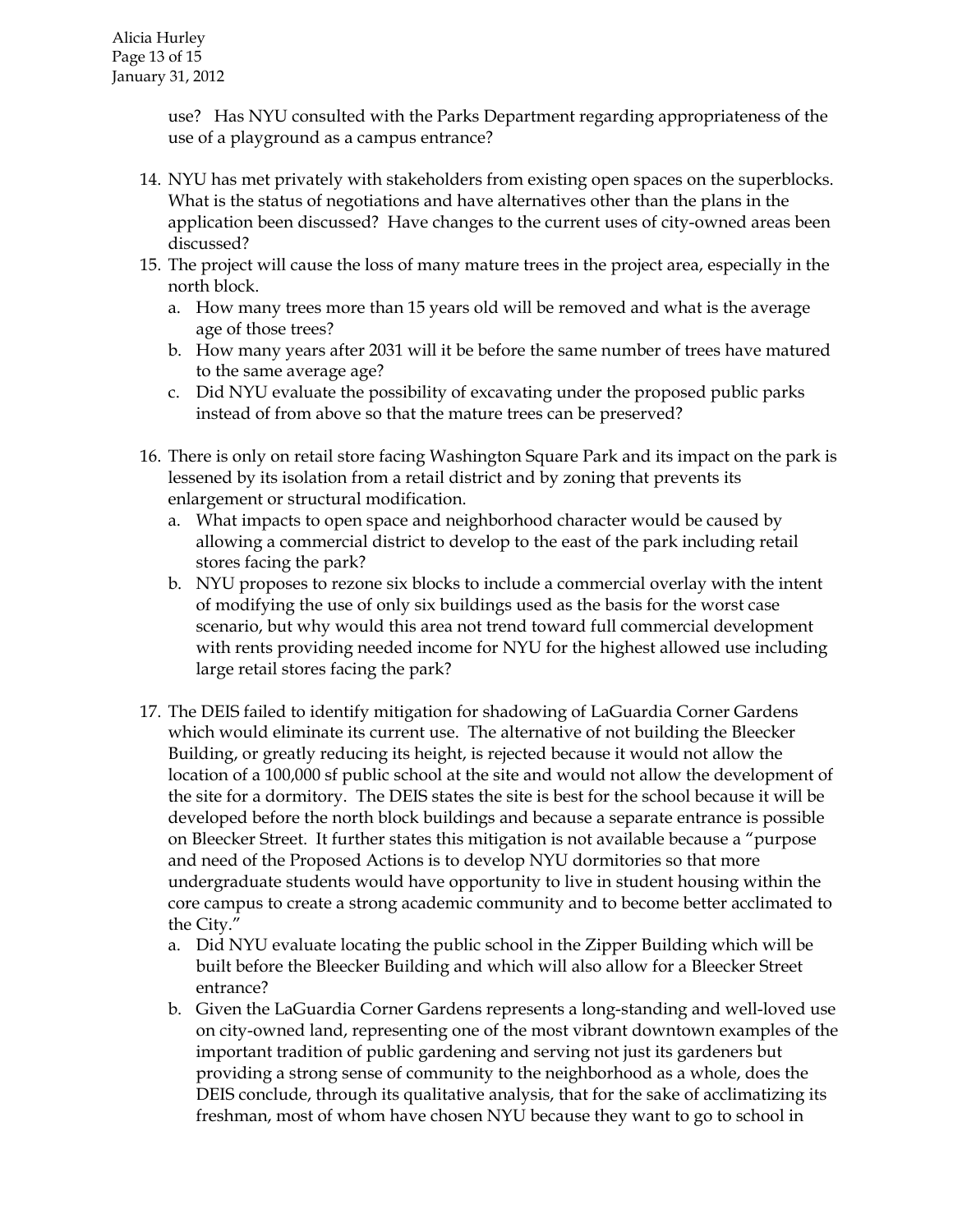Greenwich Village, it is an inarguable given that the elimination of this treasure and the pain it will cause to the people who have given so much love, is for the public good?

c. In general, what criteria does NYU employ to evaluate the competing values and needs of the university community vis a vis the values and needs of the community as a whole?

# **SOCIAL SERVICES & EDUCATION**

- 1. Re: the proposed Bleecker School:
	- a. What was NYU's legal commitment towards building a school in 1963 and/or other years? What school promises were made to the community?
	- b. What will NYU do to guarantee that SCA will open a public school? Please provide proof including months/dates/years that NYU was in dialogue with the SCA/DOE re the Bleecker public school site, and details.
	- c. On what basis does NYU assume that the current severe overcrowding of schools will not be addressed over the next 10 years?
	- d. Please define/clarify what NYU means by "donating" the land to the DOE/SCA. Does NYU get tax or other benefits? If so, please disclose.
	- e. On what date does the land designated for a public school revert back to NYU if DOE/SCA doesn't construct?
	- f. Will NYU donate not only the land for the public school but also money to the SCA/DOE for construction (core & shell) of the school?
	- g. If CB2 does not approve all or most of the rezoning, de-mapping and other ULURP requests, will NYU still donate the land for the public school?
	- h. Will the proposed Bleecker school have access to the underground auditorium and rehearsal space?
	- i. What is the breakdown of the number of bedrooms among the proposed dwelling units, and if no hotel, of bedrooms for 260 additional dwelling units? Please provide CB2 with a true analysis of how many additional children are coming into the neighborhood from the new dwellings.
	- j. How did NYU determine that a rooftop playground was safer, more accessible, less windy/shadowed/noisy than one at ground level?
	- k. Why is it necessary to build a dorm on the Morton Williams site rather than having the entire site be a public school with a playground on street level which the community can utilize after school hours?
	- l. Please be specific about how deliveries are going to be made for the dorm and school with limited delivery space for trucks and buses.
	- m. How many NYU students/staff will use the underground academic space?
- 2. Please tell us the number of affordable housing units still available to the general public in buildings owned by NYU in the Core area. What is the plan for these remaining units of publicly-available affordable housing? Is there any plan to replace or increase the stock of affordable housing units controlled by NYU for income eligible families, seniors or the differently-abled?
- 3. What are NYU's current access rules and rates for community membership to Coles? What will these be for the temporary, and then the permanent gym? What are the